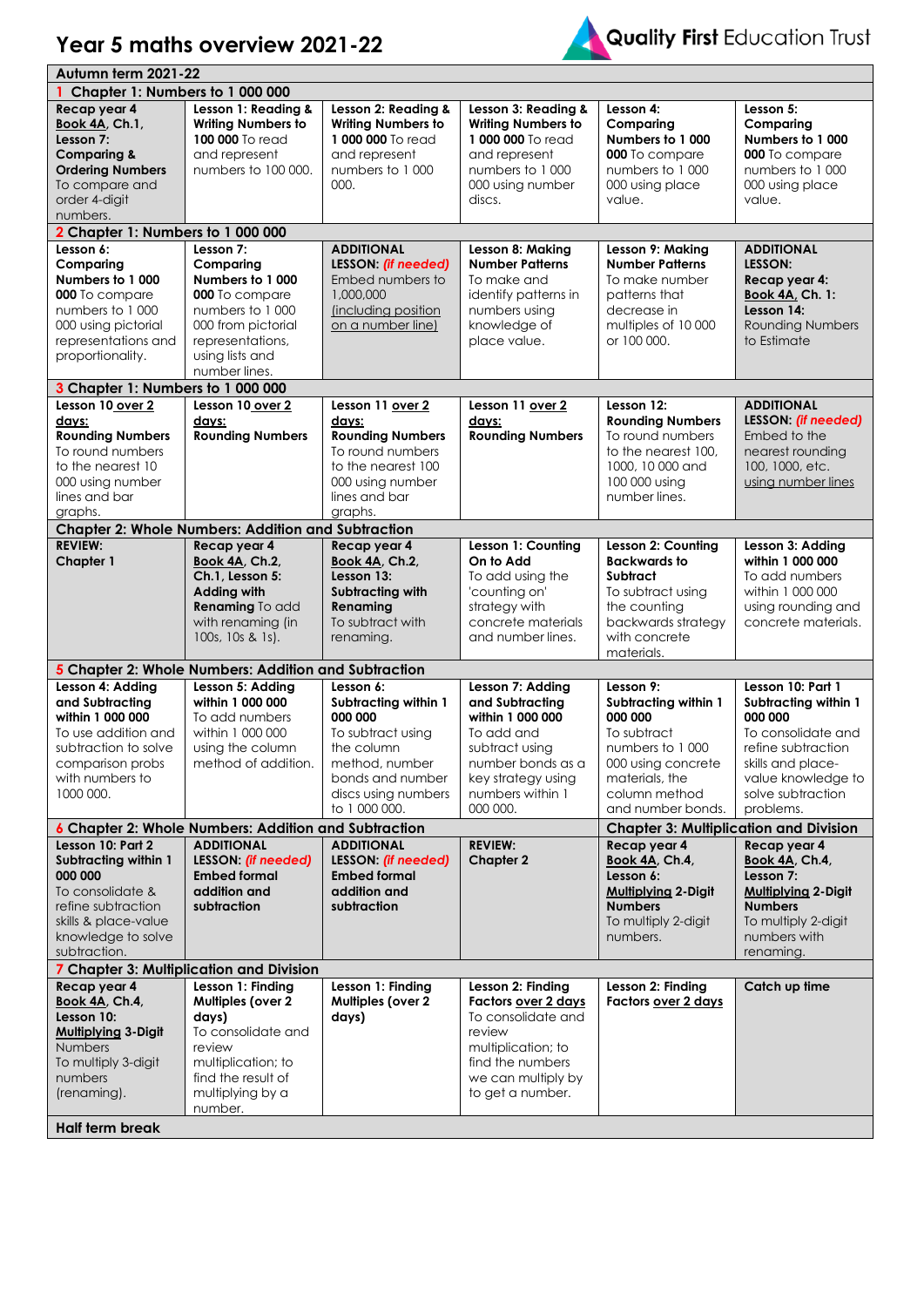## **Year 5 maths overview 2021-22**



| 8 Chapter 3: Multiplication and Division |                                                                                                            |                          |                                           |                                           |                                            |  |
|------------------------------------------|------------------------------------------------------------------------------------------------------------|--------------------------|-------------------------------------------|-------------------------------------------|--------------------------------------------|--|
| Lesson 3: Finding                        | Lesson 4: Finding                                                                                          | Lesson 5: Finding        | <b>ADDITIONAL</b>                         | Lesson 6: Finding                         | Lesson 6: Finding                          |  |
| <b>Common Factors</b>                    | <b>Prime Numbers</b>                                                                                       | <b>Prime Numbers</b>     | LESSON: (if needed)                       | <b>Sauare and Cube</b>                    | <b>Square and Cube</b>                     |  |
| To define and find                       | To identify & name                                                                                         | To define and            | Embed multiples,                          | Numbers over 2                            | Numbers over 2                             |  |
| common factors of                        | the prime numbers;                                                                                         | determine prime          | factors and prime                         | days                                      | days (if needed)                           |  |
| numbers to 100.                          | to recognise prime                                                                                         | numbers to 100.          | numbers                                   | To create and                             |                                            |  |
|                                          | numbers as                                                                                                 |                          | <b>NB: R2P: 5MD-2 Find</b>                | determine square                          |                                            |  |
|                                          | numbers that only                                                                                          |                          | factors and multiples                     | and cube numbers.                         |                                            |  |
|                                          | have 2 factors.                                                                                            |                          | of positive whole                         |                                           |                                            |  |
|                                          |                                                                                                            |                          | numbers, including                        |                                           |                                            |  |
|                                          |                                                                                                            |                          | common factors and<br>common multiples,   |                                           |                                            |  |
|                                          |                                                                                                            |                          | and express a given                       |                                           |                                            |  |
|                                          |                                                                                                            |                          | number as a product                       |                                           |                                            |  |
|                                          |                                                                                                            |                          | of 2 or 3 factors.                        |                                           |                                            |  |
|                                          | <b>9 Chapter 3: Multiplication and Division</b>                                                            |                          |                                           |                                           |                                            |  |
| Lesson 7:                                | Lesson 8: Multiply 2-                                                                                      | Lesson 9:                | Lesson 10:                                | Lesson 12:                                | Lesson 13 : Multiply                       |  |
| Multiplying by 10,                       | Digit & 3-Digit                                                                                            | Multiplying 4-Digit      | Multiplying 4-Digit                       | Multiplying a 2-Digit                     | 2-Digit Number by                          |  |
| 100 and 1000                             | Numbers by 1 Digit                                                                                         | <b>Numbers</b>           | <b>Numbers</b> To multiply                | Number by a 2-                            | a 2-Digit Number                           |  |
| To multiply 1- and 2-                    | To multiply 2- & 3-                                                                                        | To multiply 4-digit      | 4-digit numbers by                        | <b>Digit Number</b>                       | To multiply 2-digit                        |  |
| digit numbers by 10,                     | digit numbers by a                                                                                         | numbers by single-       | single-digit numbers                      | To multiply 2-digit                       | by 2-digit numbers                         |  |
| 100 and 1000.                            | 1-digit number                                                                                             | digit numbers.           | with regrouping,                          | numbers by 2-digit                        | using multiple                             |  |
|                                          | using multiple                                                                                             |                          | using a variety of                        | numbers using                             | methods, incl.grid                         |  |
|                                          | strategies.                                                                                                |                          | strategies.                               | multiple methods.                         | method, no bonds                           |  |
|                                          |                                                                                                            |                          |                                           |                                           | & column method.                           |  |
|                                          |                                                                                                            |                          |                                           |                                           | with regrouping.                           |  |
|                                          | 10 Chapter 3: Multiplication and Division                                                                  |                          |                                           |                                           |                                            |  |
| Lesson 14:                               | <b>ADDITIONAL</b><br>LESSON: (if needed)                                                                   | <b>Nfer Autumn paper</b> | Nfer Autumn paper                         | <b>Nfer Autumn paper</b>                  | Recap year 4                               |  |
| Multiplying a 3-Digit                    |                                                                                                            |                          |                                           |                                           | Book 4A, Ch.4,                             |  |
| Number by a 2-                           | <b>Embed formal</b>                                                                                        |                          |                                           |                                           | Lesson 14: Dividing                        |  |
| Digit Number To<br>multiply a 3-digit by | multiplication<br>3 digit x 2 digit                                                                        |                          |                                           |                                           | 2-Digit Numbers<br>with remainders.        |  |
| a 2-digit number,                        |                                                                                                            |                          |                                           |                                           | Divide 2-digit                             |  |
| using grid method                        |                                                                                                            |                          |                                           |                                           | numbers                                    |  |
| & column method                          |                                                                                                            |                          |                                           |                                           |                                            |  |
| as key strategies.                       |                                                                                                            |                          |                                           |                                           |                                            |  |
| 11.                                      | <b>Chapter 3: Multiplication and Division</b>                                                              |                          |                                           |                                           |                                            |  |
| Recap year 4                             | Recap year 4                                                                                               | Lesson 16: Dividing      | Lesson 17: Dividing                       | Lesson 18: Dividing                       | Lesson 19: Dividing                        |  |
| Book 4A, Ch.4,                           | Book 4A, Ch.4,                                                                                             | by 10, 100 and 1000      | 3-Digit and 4-Digit                       | 4-Digit Numbers                           | with Remainder                             |  |
| Lesson 15: Dividing                      | Lesson 16: Dividing                                                                                        | To find thousands,       | <b>Numbers</b>                            | To divide 4-digit                         | To divide 3-digit by                       |  |
| 3-Digit Numbers                          | 3-Digit Numbers                                                                                            | hundreds and tens        | To divide 3- and 4-                       | numbers by single-                        | single-digit numbers                       |  |
| Divide 3-digit                           | Divide 3-digit                                                                                             | in a 4-digit number      | digit numbers by 1-                       | digit numbers, using                      | using long division,                       |  |
| numbers.                                 | numbers with                                                                                               | using concrete           | digit numbers using                       | number bonds and                          | short division and                         |  |
|                                          | remainders.                                                                                                | materials.               | number bonds and                          | long division are the                     | mental methods                             |  |
|                                          |                                                                                                            |                          | long division as key.                     | key strategies.                           | with remainders.                           |  |
|                                          | 12 Chapter 5: Graphs (Year 3 & Year 4: HL 2019-21: Graphs)                                                 |                          |                                           |                                           |                                            |  |
| <b>ADDITIONAL</b>                        | <b>REVIEW:</b>                                                                                             | <b>ADDITIONAL</b>        | <b>ADDITIONAL</b>                         | Lesson 1: Reading                         | Lesson 2: Reading                          |  |
| LESSON: (if needed)                      | Chapter 3                                                                                                  | <b>LESSON: Recap</b>     | <b>LESSON: Recap</b>                      | <b>Tables</b>                             | Tables To read and                         |  |
| <b>Embed formal</b>                      |                                                                                                            | Year 3 Graphs:           | Year 4 Graphs:                            | To read the                               | respond to                                 |  |
| division                                 |                                                                                                            | Textbook 3B:             | Textbook 4A:                              | information                               | information                                |  |
|                                          |                                                                                                            | Chapter 10,              | Chapter 5, Lesson 4:                      | presented in a                            | presented in a                             |  |
|                                          |                                                                                                            | Lesson 5: Reading        | Drawing & Reading                         | table and interpret                       | table.                                     |  |
|                                          |                                                                                                            | <b>Bar Graphs</b>        | Line Graphs                               | its meaning.                              |                                            |  |
|                                          | 13 Chapter 5: Graphs (Year 3 & Year 4: HL 2019-21: Graphs)                                                 |                          |                                           | Chapter 6: Fractions(Yr 3 & 4:HL 2019-21) |                                            |  |
| Lesson 3: Reading                        | Lesson 4: Reading                                                                                          | Lesson 5: Reading        | Lesson 7: Reading                         | <b>Review Chapter 5</b>                   | <b>ADDITIONAL</b>                          |  |
| <b>Tables</b>                            | <b>Line Graphs</b>                                                                                         | <b>Line Graphs</b>       | Line Graphs To read                       |                                           | <b>LESSON: Recap</b>                       |  |
| To read and                              | To read & interpret                                                                                        | To read & interpret      | & interpret info.                         |                                           | year 3 fractions:                          |  |
| respond to tables                        | information                                                                                                | the information          | presented in table                        |                                           | Ch.11, Lesson 1:                           |  |
| with a variety of<br>data sets.          | provided in a line                                                                                         | presented in a line      | & turn it into a line                     |                                           | <b>Counting in Tenths</b>                  |  |
|                                          | graph where a                                                                                              | graph where the          | graph; determine                          |                                           | To count in tenths;<br>to recognise tenths |  |
|                                          | single line                                                                                                | data is represented      | relationships                             |                                           | & determine how                            |  |
|                                          | represents data.                                                                                           | by more thn 1 line.      | between data sets.                        |                                           | many shade tenth                           |  |
|                                          |                                                                                                            |                          |                                           |                                           |                                            |  |
| <b>ADDITIONAL</b>                        | 14 Chapter 6: Fractions(Yr 3 & 4:HL 2019-21) (Year 3 & Year 4: HL 2019-21: Fractions)<br><b>ADDITIONAL</b> | <b>ADDITIONAL</b>        |                                           |                                           |                                            |  |
| <b>LESSON: Recap</b>                     | <b>LESSON: Recap</b>                                                                                       | <b>LESSON: Recap</b>     | <b>ADDITIONAL</b><br><b>LESSON: Recap</b> | Catch up                                  | Catch up                                   |  |
| year 3 fractions:                        | year 3 fractions:                                                                                          | year 3 fractions:        | year 3 fractions:                         |                                           |                                            |  |
| Ch.11, Lesson 2:                         | Ch.11, Lesson 3:                                                                                           | Ch.11, Lesson 5:         | Ch.11, Lesson 8:                          |                                           |                                            |  |
| <b>Making Number</b>                     | <b>Adding Fractions</b>                                                                                    | Subtracting              | <b>Finding Equivalent</b>                 |                                           |                                            |  |
| Pairs To make no.                        | To add fractions                                                                                           | Fractions To             | Fractions To find                         |                                           |                                            |  |
| pairs to create 1; to                    | with the same                                                                                              | subtract fractions       | equivalent                                |                                           |                                            |  |
| combine fractions                        | denominator.                                                                                               | with the same            | fractions; to place                       |                                           |                                            |  |
| to make 1.                               |                                                                                                            | name.                    | fractions on a                            |                                           |                                            |  |
|                                          |                                                                                                            |                          | number line.                              |                                           |                                            |  |
|                                          | <b>Christmas holiday break</b>                                                                             |                          |                                           |                                           |                                            |  |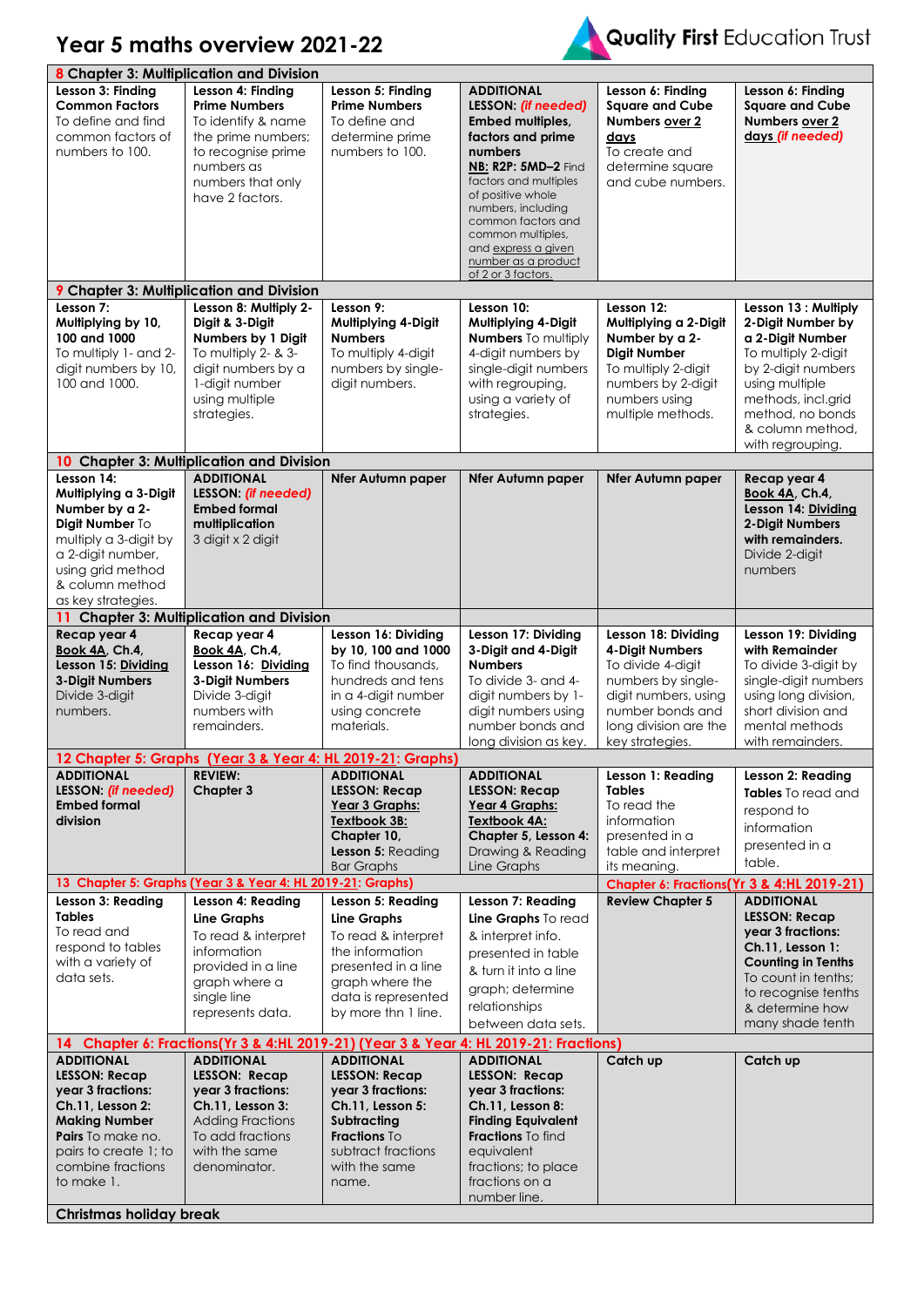## **Year 5 maths overview 2021-22**



|                                      | <b>1 Spring term 1 2021-22</b>                           |                                                                                                |                                       |                                                                |                             |  |  |
|--------------------------------------|----------------------------------------------------------|------------------------------------------------------------------------------------------------|---------------------------------------|----------------------------------------------------------------|-----------------------------|--|--|
|                                      |                                                          |                                                                                                |                                       | Chapter 11: YEAR 3 Fractions (Year 3 HL AND Year 4 HL 2019-21) |                             |  |  |
|                                      |                                                          | <b>ADDITIONAL</b>                                                                              | <b>ADDITIONAL</b>                     | <b>ADDITIONAL</b>                                              | <b>ADDITIONAL</b>           |  |  |
|                                      |                                                          | <b>LESSON: Fractions</b>                                                                       | <b>LESSON: Fractions</b>              | <b>LESSON: Fractions</b>                                       | <b>LESSON: Fractions</b>    |  |  |
|                                      |                                                          | Recap year 3                                                                                   | Recap year 3                          | Recap year 3                                                   | Recap year 3                |  |  |
|                                      |                                                          | Ch.11, Lesson 10:                                                                              | Ch.11, Lesson 12:                     | Ch.11, Lesson 16:                                              | Ch.11, Lesson 18:           |  |  |
|                                      |                                                          | <b>Finding Equivalent</b>                                                                      | <b>Finding the Simplest</b>           | Comparing                                                      | <b>Adding Fractions</b>     |  |  |
| <b>Bank Holiday</b>                  | <b>INSET day</b>                                         | <b>Fractions</b>                                                                               | <b>Fraction</b>                       | <b>Fractions</b>                                               | To add fractions            |  |  |
|                                      |                                                          | To find equivalent                                                                             | To find the simplest                  | To compare                                                     | using pictorial             |  |  |
|                                      |                                                          | fractions using                                                                                | fraction using                        | fractions using                                                | representations; to         |  |  |
|                                      |                                                          | concrete objects                                                                               | visualisation and                     | pictorial represents;                                          | simplify fractions          |  |  |
|                                      |                                                          | and pictorial                                                                                  | concrete materials.                   | to understand the                                              | after adding them.          |  |  |
|                                      |                                                          | representations.                                                                               |                                       | numerical nature of                                            |                             |  |  |
|                                      |                                                          |                                                                                                |                                       |                                                                |                             |  |  |
|                                      |                                                          |                                                                                                |                                       | the numerator.                                                 |                             |  |  |
|                                      |                                                          | 2 Chapter 11: YEAR 3 Fractions & Chapter 6: YEAR 4 Fractions                                   | (Year 3 HL AND Year 4 HL 2019-21)     |                                                                |                             |  |  |
| <b>ADDITIONAL</b>                    | <b>ADDITIONAL</b>                                        | <b>ADDITIONAL</b>                                                                              | <b>ADDITIONAL</b>                     | <b>ADDITIONAL</b>                                              | <b>ADDITIONAL</b>           |  |  |
| <b>LESSON: Fractions</b>             | <b>LESSON: Fractions</b>                                 | <b>LESSON: Fractions</b>                                                                       | <b>LESSON: Fractions</b>              | <b>LESSON: Fractions</b>                                       | <b>LESSON: Fractions</b>    |  |  |
| Recap year 3:                        | Recap year 3                                             | Recap year 3                                                                                   | Recap year 3                          | Recap year 4:                                                  | Recap year 4:               |  |  |
| Ch.11, Lesson 19:                    | Book 3B, Ch 11,                                          | <b>Book 3B, Ch 11,</b>                                                                         | Book 3B, Ch 11,                       | Book 4A, Ch.6,                                                 | Book 4A, Ch.6,              |  |  |
| Subtracting                          | Lesson 21: Finding                                       | Lesson 22: Finding                                                                             | Lesson 23: Findina                    | Lesson 3: Showing                                              | Lesson 4: Findina           |  |  |
| <b>Fractions</b>                     | Part of a Set                                            | Part of a Set                                                                                  | the Fraction of a                     | <b>Mixed Numbers on</b>                                        | <b>Equivalent Fractions</b> |  |  |
| To subtract fractions                | To determine a                                           | To find a fraction of                                                                          | <b>Number</b>                         | a Number Line                                                  | To find equivalent          |  |  |
| using pictorial                      | fraction of a whole                                      | a whole number                                                                                 | To consolidate                        | To show mixed                                                  | fractions.                  |  |  |
| representations; to                  | number using                                             | using pictorial                                                                                | finding the fraction                  | number fractions on                                            | <b>Book 4A, Ch.6,</b>       |  |  |
| simplify fractions                   | pictorial                                                | representations,                                                                               | of a whole number.                    | a number line.                                                 | Lesson 5: Finding           |  |  |
| after they have                      | representations.                                         | multiplication and                                                                             |                                       |                                                                | <b>Equivalent Fractions</b> |  |  |
| been subtracted.                     |                                                          | concrete objects.                                                                              |                                       |                                                                | To find equivalent          |  |  |
|                                      |                                                          |                                                                                                |                                       |                                                                | fractions (further          |  |  |
|                                      |                                                          |                                                                                                |                                       |                                                                | practise).                  |  |  |
|                                      |                                                          | 3 Chapter 11: YEAR 3 Fractions & Chapter 6: YEAR 4 Fractions (Year 3 HL AND Year 4 HL 2019-21) |                                       |                                                                | Ch 6: Fractions             |  |  |
| <b>ADDITIONAL</b>                    | <b>ADDITIONAL</b>                                        | <b>ADDITIONAL</b>                                                                              | <b>ADDITIONAL</b>                     | <b>ADDITIONAL</b>                                              | Lesson 1: Dividing to       |  |  |
| <b>LESSON: Fractions</b>             | <b>LESSON: Fractions</b>                                 | <b>LESSON: Fractions</b>                                                                       | <b>LESSON: Fractions</b>              | <b>LESSON: Fractions</b>                                       | <b>Make Fractions</b>       |  |  |
|                                      |                                                          |                                                                                                |                                       |                                                                | To divide whole             |  |  |
| Recap year 4:                        | Recap year 4:                                            | Recap year 4:                                                                                  | Recap year 4                          | Recap year 4                                                   |                             |  |  |
| <b>Book 4A, Ch.6,</b>                | <b>Book 4A, Ch.6,</b>                                    | <b>Book 4A, Ch.6,</b>                                                                          | Book 4A, Ch.6,                        | Book 4A, Ch.6,                                                 | numbers to create           |  |  |
| Lesson 7:                            | Lesson 9: Adding                                         | Lesson 10: Adding                                                                              | Lesson 11:                            | Lesson 12:                                                     | fractions; to create        |  |  |
| Simplifying                          | <b>Fractions</b> To be add                               | <b>Fractions</b>                                                                               | Subtracting                           | Subtracting                                                    | mixed numbers and           |  |  |
| <b>Improper Fractions</b>            | fractions with the                                       | To add fractions                                                                               | <b>Fractions</b>                      | <b>Fractions</b>                                               | improper fractions          |  |  |
| To be able to                        | same denominator                                         | (simplest form).                                                                               | To subtract a                         | To subtract fractions                                          | when dividing               |  |  |
| simplify improper                    | and record answers                                       |                                                                                                | fraction from a                       | (equivalence).                                                 | whole numbers.              |  |  |
| fractions.                           |                                                          |                                                                                                |                                       |                                                                |                             |  |  |
|                                      | as mixed numbers.                                        |                                                                                                | whole number.                         |                                                                |                             |  |  |
|                                      | 4 Chapter 6: Fractions (Year 3 HL AND Year 4 HL 2019-21) |                                                                                                |                                       |                                                                |                             |  |  |
| Lesson 2: Writing                    | Lesson 3: Finding                                        | Lesson 4:                                                                                      | Lesson 5:                             | Lesson 6:                                                      | Lesson 7: Making            |  |  |
| <b>Improper Fractions</b>            | <b>Equivalent Fractions</b>                              | <b>Comparing and</b>                                                                           | <b>Comparing and</b>                  | <b>Comparing and</b>                                           | <b>Number Pairs</b>         |  |  |
| and Mixed                            | To find equivalent                                       | <b>Ordering Fractions</b>                                                                      | <b>Ordering Fractions</b>             | <b>Ordering Fractions</b>                                      | To make number              |  |  |
| <b>Numbers</b>                       | fractions using                                          | To compare and                                                                                 | To compare and                        | To compare mixed                                               | pairs (number               |  |  |
| To write improper                    | pictorial methods.                                       | order fractions using                                                                          | order improper                        | nos. using pictorial;                                          | bonds) with                 |  |  |
| fractions and mixed                  |                                                          | the pictorial                                                                                  | fractions using the                   | to find common                                                 | fractions with              |  |  |
| numbers using a                      |                                                          | method.                                                                                        | pictorial method.                     | denominators                                                   | different                   |  |  |
| number line and                      |                                                          |                                                                                                |                                       | where one fraction                                             | denominators.               |  |  |
| pictorial methods.                   |                                                          |                                                                                                |                                       | is already common                                              |                             |  |  |
|                                      |                                                          |                                                                                                |                                       | denominator for all.                                           |                             |  |  |
|                                      |                                                          |                                                                                                |                                       |                                                                |                             |  |  |
|                                      | 5 Chapter 6: Fractions (Year 3 HL AND Year 4 HL 2019-21) |                                                                                                |                                       | Lesson 12:                                                     | Lesson 13:                  |  |  |
| Lesson 8: Adding<br><b>Fractions</b> | Lesson 9: Adding<br><b>Fractions</b>                     | Lesson 10: Adding<br><b>Fractions</b>                                                          | Lesson 11: Adding<br><b>Fractions</b> |                                                                |                             |  |  |
| To add unlike                        | To add unlike                                            |                                                                                                |                                       | Subtracting<br><b>Fractions</b>                                | Subtracting                 |  |  |
|                                      |                                                          | To add together                                                                                | To add unlike                         |                                                                | Fractions To                |  |  |
| fractions by finding                 | fractions by finding                                     | unlike fractions                                                                               | fractions which                       | To subtract fractions                                          | subtract fractions          |  |  |
| a common                             | a common                                                 | where the sum is                                                                               | create improper                       | with different                                                 | with denominators           |  |  |
| denominator using                    | denominator using                                        | greater than 1,                                                                                | fractions and mixed                   | denominators: to                                               | not the same: to            |  |  |
| pictorial methods.                   | pictorial methods.                                       | creating mixed                                                                                 | numbers that give                     | subtract fractions                                             | use bar models for          |  |  |
|                                      |                                                          | numbers or                                                                                     | rise to simplification.               | from whole                                                     | subtracting                 |  |  |
|                                      |                                                          | improper fractions.                                                                            |                                       | numbers.                                                       | fractions.                  |  |  |
|                                      | 6 Chapter 6: Fractions (Year 3 HL AND Year 4 HL 2019-21) |                                                                                                |                                       | Catch up                                                       | Catch up                    |  |  |
| Lesson 14:                           | Lesson 15:                                               | Lesson 16:                                                                                     | Lesson 17:                            |                                                                |                             |  |  |
| Subtracting                          | Multiplying                                              | Multiplying                                                                                    | <b>Multiplying Mixed</b>              |                                                                |                             |  |  |
| <b>Fractions</b>                     | <b>Fractions by Whole</b>                                | <b>Fractions by Whole</b>                                                                      | <b>Numbers</b>                        |                                                                |                             |  |  |
| To subtract fractions                | <b>Numbers</b> To multiply                               | <b>Numbers</b> To multiply                                                                     | To multiply mixed                     |                                                                |                             |  |  |
| and mixed numbers                    | fractions by whole                                       | fractions by whole                                                                             | numbers by whole                      |                                                                |                             |  |  |
| from mixed                           | numbers creating                                         | numbers where the                                                                              | numbers, creating                     |                                                                |                             |  |  |
| numbers with                         | other fractions,                                         | product is an                                                                                  | larger mixed                          |                                                                |                             |  |  |
| different                            | mixed numbers or                                         | improper fraction or                                                                           | numbers.                              |                                                                |                             |  |  |
| denominators.<br>Half term break     | improper fractions.                                      | mixed number.                                                                                  |                                       |                                                                |                             |  |  |